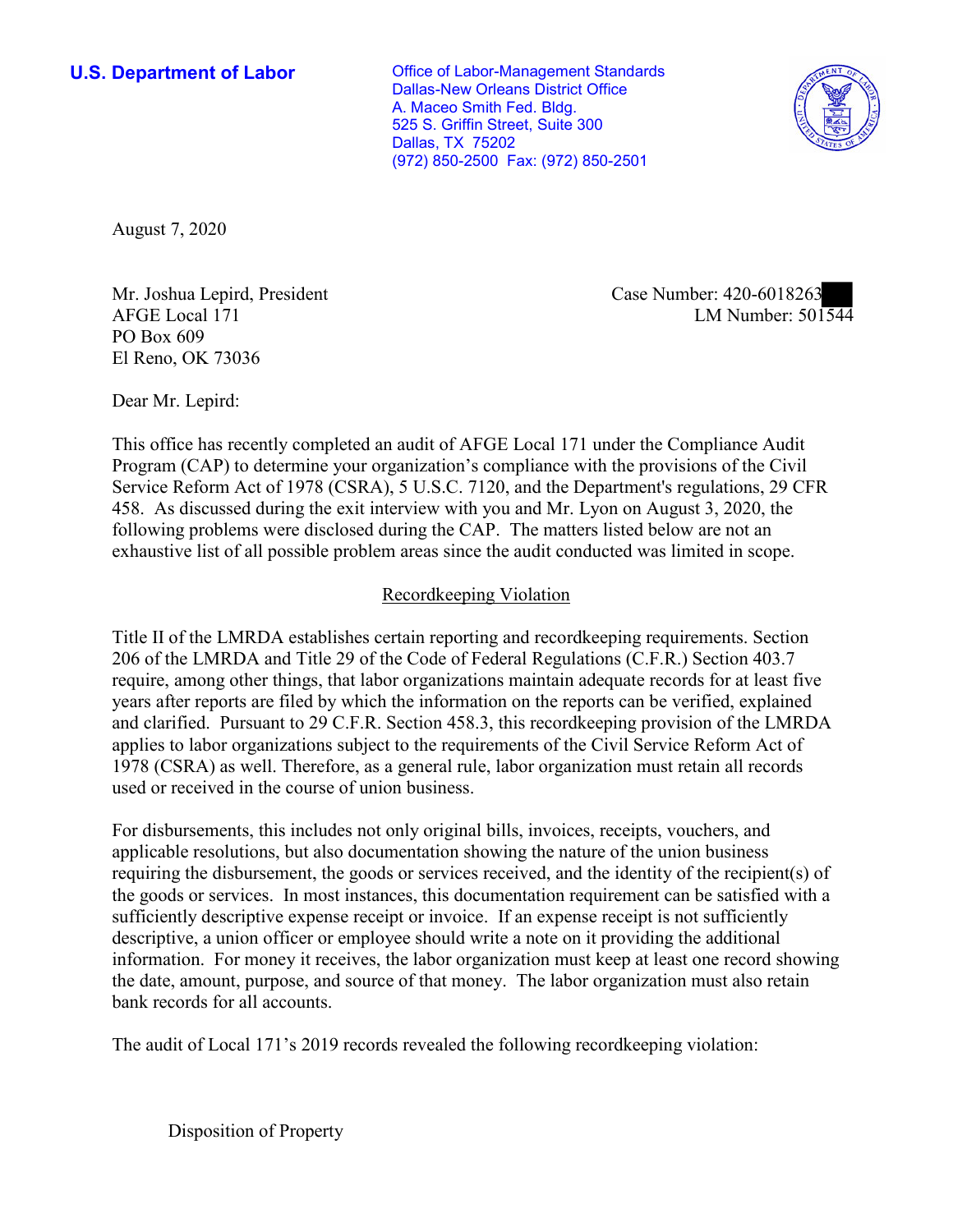Mr. Joshua Lepird August 7, 2020 Page 2 of 3

 gift cards to distribute to members for the purchase of gasoline during the government Local 171 did not maintain an inventory of watches for retirees and Walmart gift cards, it purchased and gave away. The local purchased \$[2,491.74](https://2,491.74) in Fossil watches for retirees. In 2019, there were only a three retirees, and not all watches purchased were distributed. Retirees did not sign documentation for proof of acceptance, and the local did maintain an inventory list of the remaining watches. The local purchased [\\$8,320.00](https://8,320.00) in Walmart shut down. The local maintained signature sheets, which only included illegible hand written names of some members and their signatures.

The union must report the value of any union property on hand at the beginning and end of each year in Item 30 (Other Assets) of the LM-3. The union must retain an inventory or similar record of property on hand to verify, clarify, and explain the information that must be reported in Item 30. The union must record in at least one record the date and amount received from each sale of union hats, jackets, and other items.

 that identify the date the items were given away and the recipients of those items. In addition, in the case of items given away to members, the union must retain records

Based on your assurance that Local 171 will retain adequate documentation in the future, OLMS will take no further enforcement action at this time regarding the above violation.

## Reporting Violation

 condition and operations. The audit disclosed a violation of this requirement. The Labor Pursuant to 29 C.F.R., Section 458.3, the reporting requirement under 29 C.F.R. Section 403.2 (see Section 201(b) of the Labor-Management Reporting and Disclosure Act (LMRDA)) is made applicable to labor organizations subject to the requirements of the CSRA. This provision requires labor organizations to file annual financial reports that accurately disclose their financial Organization Annual Report (Form LM-3) filed by Local 171 for the fiscal year ended December 31, 2019, was deficient in the following area:

Acquire/Dispose of Property

 retirement watches to retirees totaling \$381.00, during the audit year. The union must information section of the LM report along with the identity of the recipient(s) or giveaways by name. The union can describe the recipients by broad categories if appropriate such as "members" or "new retirees." In addition, the union must report the Item 13 (During the reporting period did your organization acquire or dispose of any assets in any manner other than by purchase or sale?) should have been answered, "Yes," because the union gave away Walmart gift cards to members totaling \$8,320 and identify the type and value of any property received or given away in the additional donor(s) of such property. The union does not have to itemize every recipient of such cost, book value, and trade-in allowance for assets that it traded in.